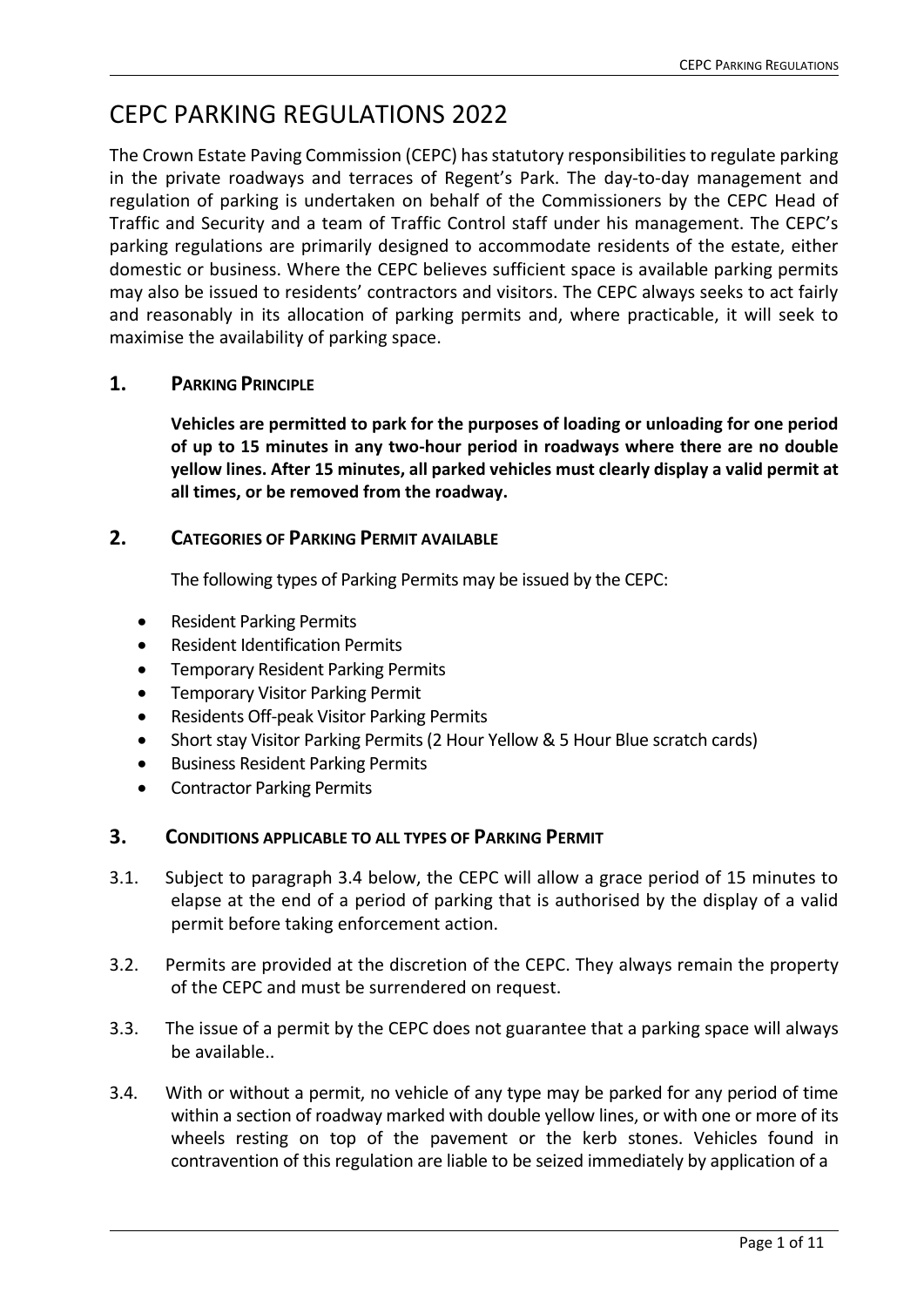wheel clamp without a requirement to have been issued previously with a Warning Notice.

- 3.5. Permits will allow the parking of a vehicle only within the terrace or roadway in which the person to whom the permit is issued is resident, or the parking zone that is specified on the face of the permit.
- 3.6. Parking permits must be displayed in the windscreen or in the front side windows of the parked vehicle and in such a position that all the text necessary for the permit's validity to be checked can always be read easily from outside the vehicle while the vehicle is parked.
- 3.7. Permits which have been copied or altered in any way without the CEPC's authorisation shall be considered invalid for use.
- 3.8. Permits which have been damaged such that the printed or written details on them are no longer easily readable and verifiable from outside the vehicle shall be considered invalid for use.
- 3.9. Where a replacement permit(s) has been issued by the CEPC, the permit(s) that it replaces shall then be invalid.
- 3.10. Any Parking Permit may be withdrawn at the discretion of the CEPC in circumstances where it has the reasonable belief that its Parking Regulations are being or are likely to be broken or deliberately circumvented.
- 3.11. The CEPC reserves the right to refuse the issue of permits to those residents who have outstanding CEPC rate arrears.

#### **4. RESIDENT PARKING PERMITS**

- 4.1. The CEPC issues parking permits, on request, to those who can provide proof of a current entitlement to live in a property on a roadway under the CEPC's jurisdiction.
- 4.2. Resident Permits are normally issued annually but may be issued for shorter periods where appropriate.
- 4.3. The initial issue and annual reissue of a parking permit to a resident will be free of charge. On each subsequent re-issue that is requested by the resident, an administration fee will be payable (see Table of Current Parking Charges).
- 4.4. On receipt of a request to issue a Resident Parking Permit or the inclusion of a vehicle's details on an existing permit(s), the CEPC will request evidence that establishes a strong and clear connection between the property, the applicant and the relevant vehicle. In most circumstances the CEPC will want to establish that the applicant is a resident and that the vehicle is registered at the property address. The CEPC will request sight of evidence such as:

4.4.1. a leasehold or tenancy agreement; 4.4.2. a recent utility bill addressed to the applicant at the property address; 4.4.3. the vehicle's V5 registration document;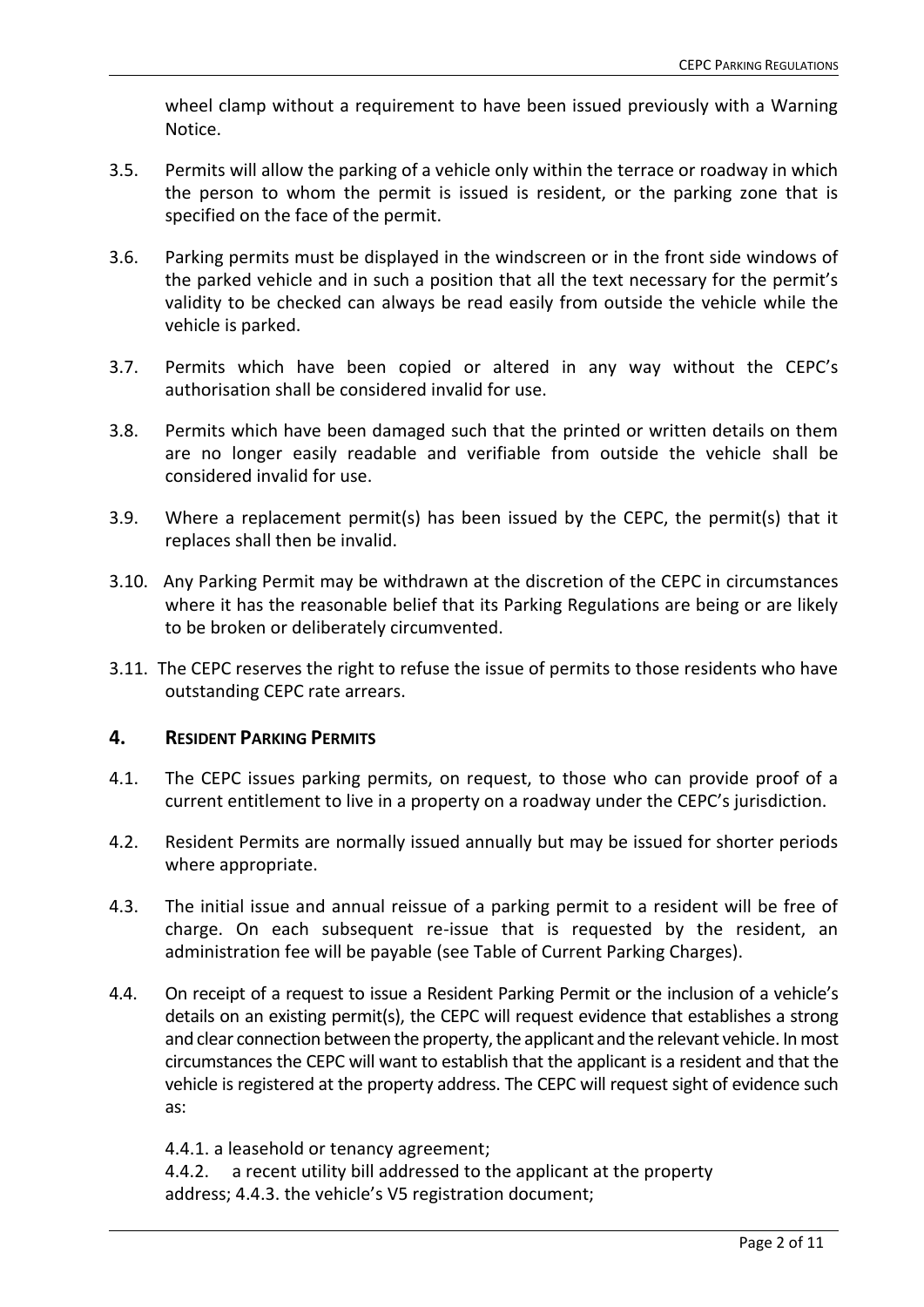4.4.4. other relevant evidence linking the property, the resident and the vehicle.

- 4.5. Residents applying for a permit for a vehicle that is registered outside the UK may be issued with a Temporary Resident Permit valid for a period of up to 6 months and at no initial charge.
- 4.6. A resident may apply for up to six vehicle registrations that are associated with their property to appear on their Resident Parking Permit(s) but each parked vehicle must always display a valid permit.
- 4.7. The CEPC may consider adding to an existing Resident Parking Permit(s) the details of a vehicle that is used by a member of staff or relative of the resident. The member of staff or relative must either reside or work on a routine daily basis at the property. The application for such an addition must be made by the controlling resident of the property who will be asked to provide evidence of the vehicle's and staff member's connection to the property address. These arrangements will only be considered where it will result in no net additional parking space usage by those linked to the property.
- 4.8. Permits must be returned to the CEPC when the details of any vehicle specified on the permit are changed or when the resident moves away from the associated property.

# **5. RESIDENT IDENTIFICATION PERMITS**

- 5.1. Resident Identification Permits (ID Permits) may be issued to residents of properties in roadways where parking in the street is likely to cause an obstruction, e.g. in most mews, and to encourage these residents to use the available garage space.
- 5.2. ID Permits:
	- 5.2.1. allow a vehicle to be temporarily parked in a specified roadway for short periods of up to 5 hours and in a manner that does not cause an immediate obstruction to other road users or to adjacent property owners;
	- 5.2.2. do not permit a vehicle to be parked overnight between 6.30pm and 9.00am or at any time if the person in charge of the vehicle is not easily contactable and available to arrange for the vehicle to be moved, should the need arise;
	- 5.2.3. incur the same charges as Resident Permits see Table of Current Parking Charges;
	- 5.2.4. are currently issued for the following terrace roadways:
		- Chester Court Flats Clarence Terrace Flats Cornwall Terrace & Mews Cumberland Terrace Mews North (Nos 27-30) Cumberland Terrace Mews South (Nos 1-4) Park Square Mews

#### **6. TEMPORARY RESIDENT PARKING PERMITS**

6.1. Temporary Resident Parking Permits may be issued to allow use of parking space that may be only temporarily available, so that the issue of an annual Resident Parking Permit cannot be justified. This may be because of current conditions or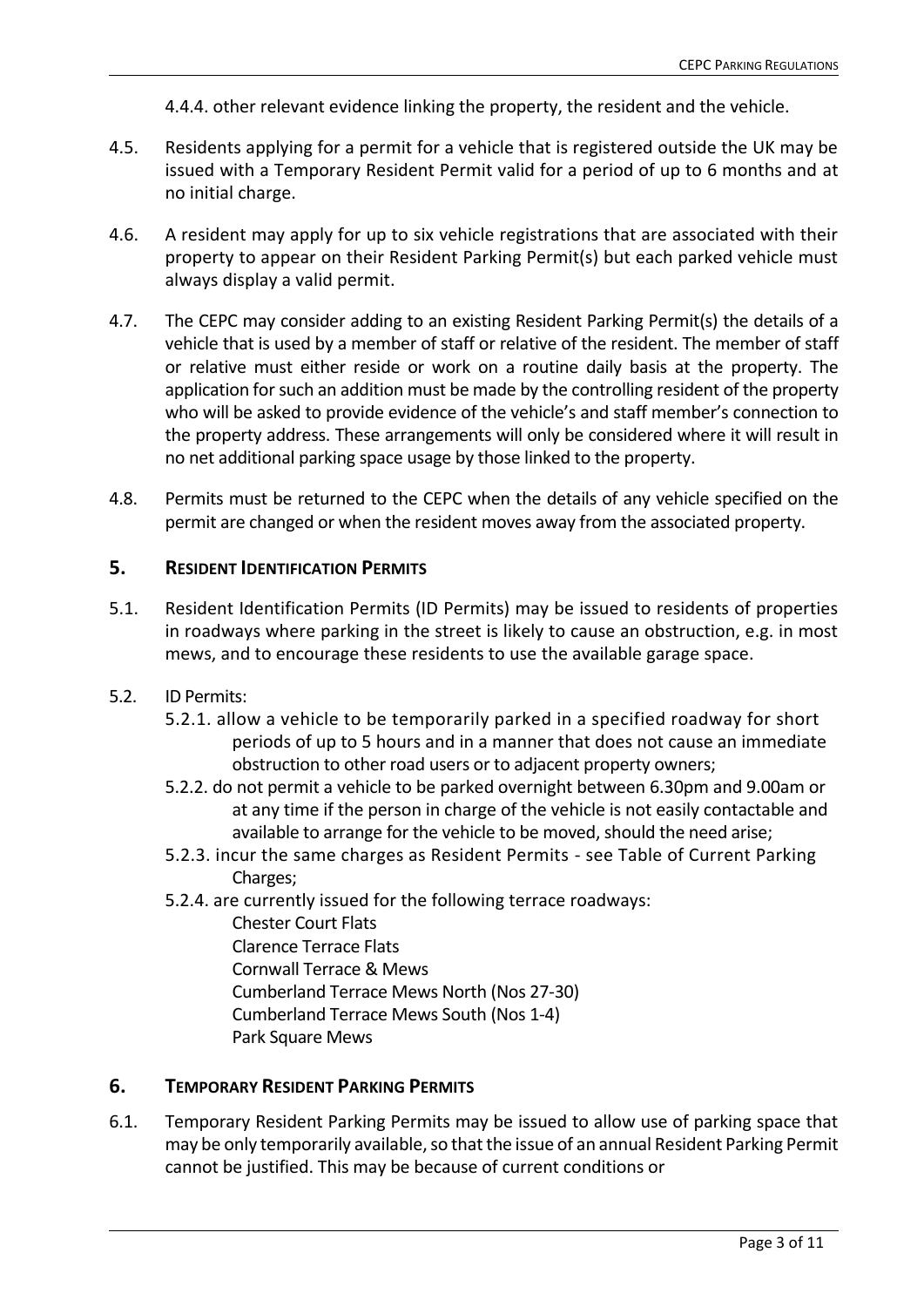expected changes, or because there is insufficient space available to allow for an equitable allocation of more permanent parking to all residents who might apply for it.

- 6.2. Temporary Resident Parking Permits:
	- 6.2.1. may be made available where the currently available parking space allows. 6.2.2. may be rescinded by the CEPC if it judges that the conditions within the relevant roadway no longer allow the use of these permits.
	- 6.2.3. may be issued flexibly for a range of periods, but the period will not normally exceed 6 months.
	- 6.2.4. may be issued to residents prior to their vehicles being registered at their Regent's Park address.
	- 6.2.5. will be considered on merit for each issue and renewal, irrespective of how long previous permits may have been made available.
	- 6.2.6. incur a charge see Table of Current Parking Charges.

#### **7. TEMPORARY VISITOR PARKING PERMITS**

- 7.1. Residents may apply for a Temporary Visitor Permit for a visitor who is staying at their property for periods of up to 3 months and allow the visitor to park 24 hours a day.
- 7.2. Temporary Visitor Permits:
	- 7.2.1. will only be issued for roadways and for periods where sufficient space is available for this type of parking.
	- 7.2.2. applications will only be considered from residents whose visitor will actually be staying at the resident's property overnight for periods of up to 3 months. 7.2.3. incur a charge - see Table of Current Parking Charges.

#### **8. RESIDENTS OFF-PEAK VISITOR PARKING PERMITS**

- 8.1. Residents Off-peak Visitor Permits are only issued on the request of a resident in those selected roadways where sufficient parking is nearly always available to allow their use.
- 8.2. Permits are issued only for occasional use by residents for visitors to their properties – they are not intended for other types of use. Permits will be withdrawn where the CEPC reasonably believes that a permit is being used on a routine basis for periods, or in a pattern, that does not accord with the description of occasional use.
- 8.3. Each permit issued for use in any given terrace or area will state on its face that it is valid for use in a combination of one or more of the following three ways:
	- 8.3.1. evenings only for use between the hours 6.30pm to midnight;
	- 8.3.2. night hours only for use between midnight and 9.00am the following day;
	- 8.3.3. weekend & Bank holidays only on weekend days and Bank Holidays between 6.30pm on Friday night and 9.00am on the following Monday or 9.00am on the morning of the day following a Bank holiday.
- 8.4. Permits are reusable and residents must always remember to reclaim their permit back from their visitor on each occasion.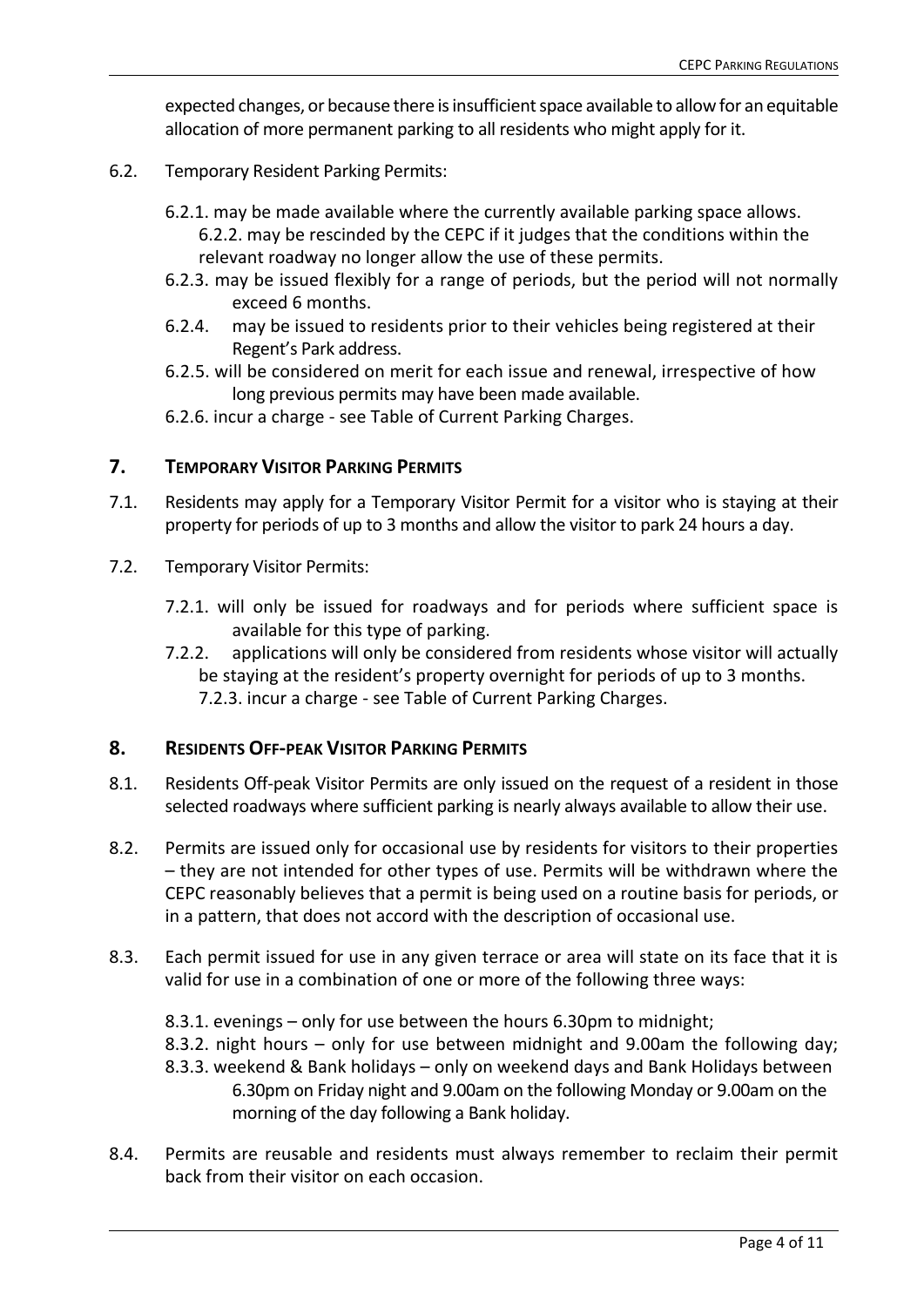- 8.5. Each permit is valid for one year from the date of issue and for the specific address stated on the permit. Permits cannot be routinely replaced if they are lost and a charge is always made for any reissue of lost permits.
- 8.6. Off-peak Visitor Permits are not valid:
	- 8.6.1. for commercial, contractors or trade vehicles;
	- 8.6.2. for vehicles that are owned or routinely driven by a person normally resident at the address on the permit;
	- 8.6.3. for vehicles whose registration details already appear on an existing Resident Parking Permit issued to the address on the Off-peak Permit;
	- 8.6.4. for vehicles whose driver, to the reasonable belief of the CEPC, is not a temporary visitor to the address on the permit;
	- 8.6.5. following notification by the CEPC to the issuing resident that the vehicle displaying the permit must be moved or removed;
- 8.7. Residents Off-peak Visitor Permits:
	- 8.7.1. incur no charge.
	- 8.7.2. are currently issued, on request, for the following terrace roadways: Chester Terrace (evening & night hours only) Cumberland Terrace (evening & night hours only) York Terrace East (evening & night hours only)

# **9. SHORT STAY VISITOR PERMITS – GENERAL CONDITIONS**

- 9.1. Short Stay Visitor Permits in a scratch-card format are available to accommodate short term visitors to residents' properties. They can be pre-purchased and held by residents prior to their use. The visitor should complete the permit, adding their vehicle details, on each occasion.
- 9.2. Short Stay Visitor Permits:
	- 9.2.1. may only be sold to residents.
	- 9.2.2. are uniquely identifiable and traceable to the original purchaser's property and cannot be resold or transferred.
	- 9.2.3. may only be issued to those visiting the relevant property. Residents may issue a Short Stay Visitor Permit to another resident who is visiting them, but the visiting resident cannot use their own Short Stay Visitor Permits issued for use at their home address.
	- 9.2.4. may only be used once. A vehicle must be removed from the roadway for the minimum period of 2 hours following the expiry of one permit before returning and using a further permit.
	- 9.2.5. are not transferable or valid for use by the resident of any other property.
	- 9.2.6. may not be used to park vehicles owned by the purchaser of the permits, whether or not those vehicles are registered with the CEPC.
	- 9.2.7. cannot be used by those who are only wishing to park their vehicle in Regent's Park without visiting in person the property of the resident who has bought the permits.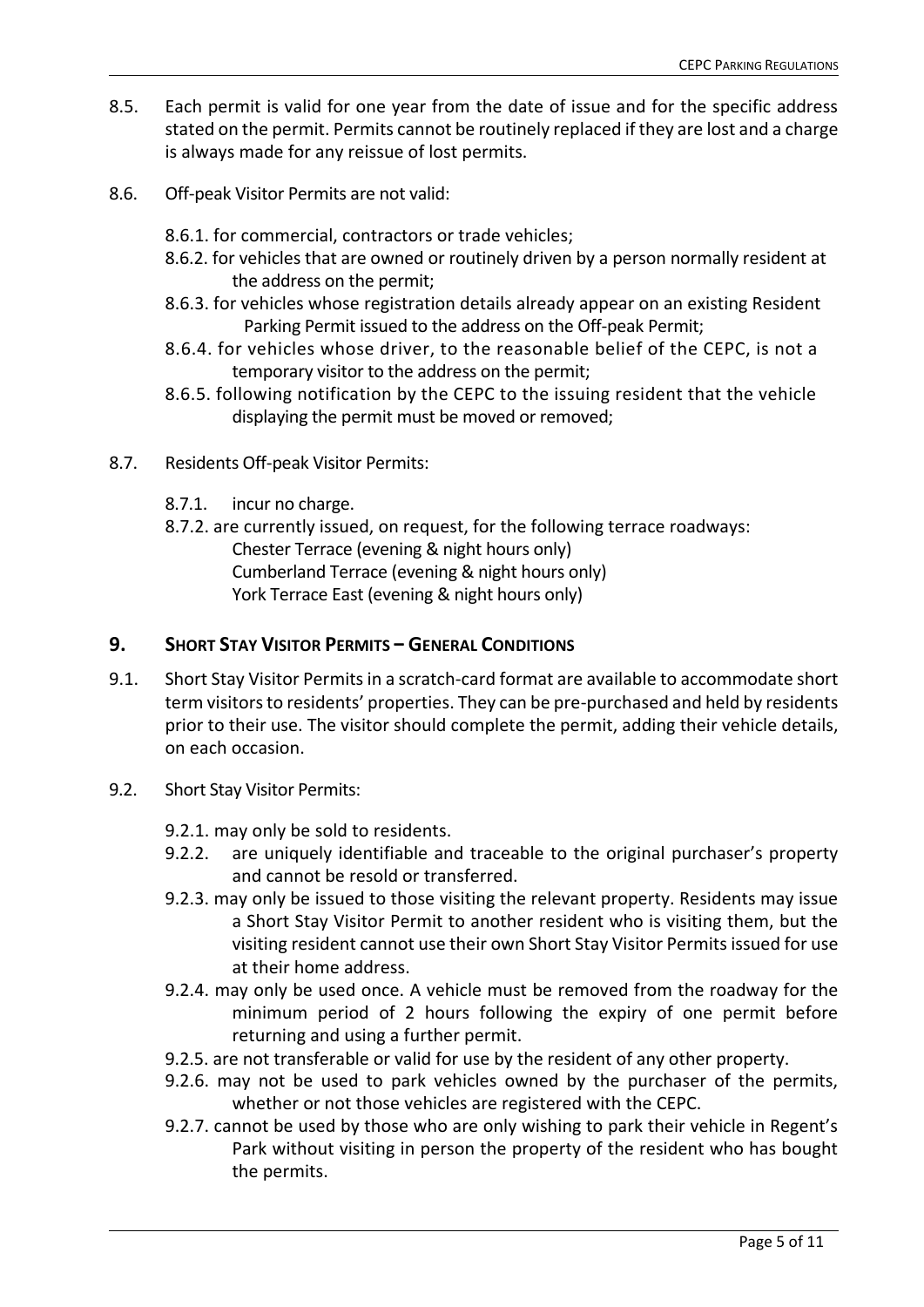9.2.8. incur a charge for each of the available formats - see Table of Current Parking Charges (available from the CEPC's website)

- 9.3. Each Short Stay Visitor Permit must be correctly completed with all the required information indicated on the face of the permit. Permits having incomplete information or those with multiple entries shall be invalid.
- 9.4. Unused permits may be returned by the purchaser to the CEPC and the purchase price will be refunded.
- 9.5. No resident may issue more than three Short Stay Visitor Permits on any day.
- 9.6. 5-hours duration permits (also known as Blue Permits) cannot be used:
	- 9.6.1. sequentially in order to park for periods longer than 5 hours, except overnight between the hours of 11.30pm and 8.30am when two sequential permits may be displayed together to meet the requirements of these regulations.
	- 9.6.2. for contractors, tradesmen or commercial vehicles.
	- 9.6.3. for any vehicle whose driver is not actually visiting the property of the resident who purchased the permit.
- 9.7. 2-hours duration permits (also known as Yellow Permits):
	- 9.7.1. cannot be used sequentially in order to park for periods of longer than 2 hours.
	- 9.7.2. can be displayed in small contractors' vans, but only between the hours of 8.00am and 5.00pm Monday to Friday and 8.00am to 1.00pm on Saturdays, unless the contractor is attending an emergency call-out.

#### **10. BUSINESS RESIDENT PARKING PERMITS**

- 10.1. Business Resident Parking Permits are designed for use by business residents and are equivalent to the Resident Parking Permits issued to domestic residents. These permits identify the business to which they are issued but may be used in any car or a small commercial van up to 3.5 tonnes gross weight**.**
- 10.2. Business Permits:
	- 10.2.1. will be reissued annually or at some other frequency set by the CEPC, with the first issue for the period being free of charge.
	- 10.2.2. will incur a fee for each reissue on request by the business see Table of Current Parking Charges.
	- 10.2.3. will be marked with a unique identifier but will not usually have any vehicle registration details printed on them.
	- 10.2.4. may be displayed in cars or small commercial vehicles of up to 3.5 tonnes gross weight parked in the relevant roadway or parking zone but are not valid for medium or large commercial vehicles or large coaches.

#### **11. CONTRACTOR PARKING PERMITS**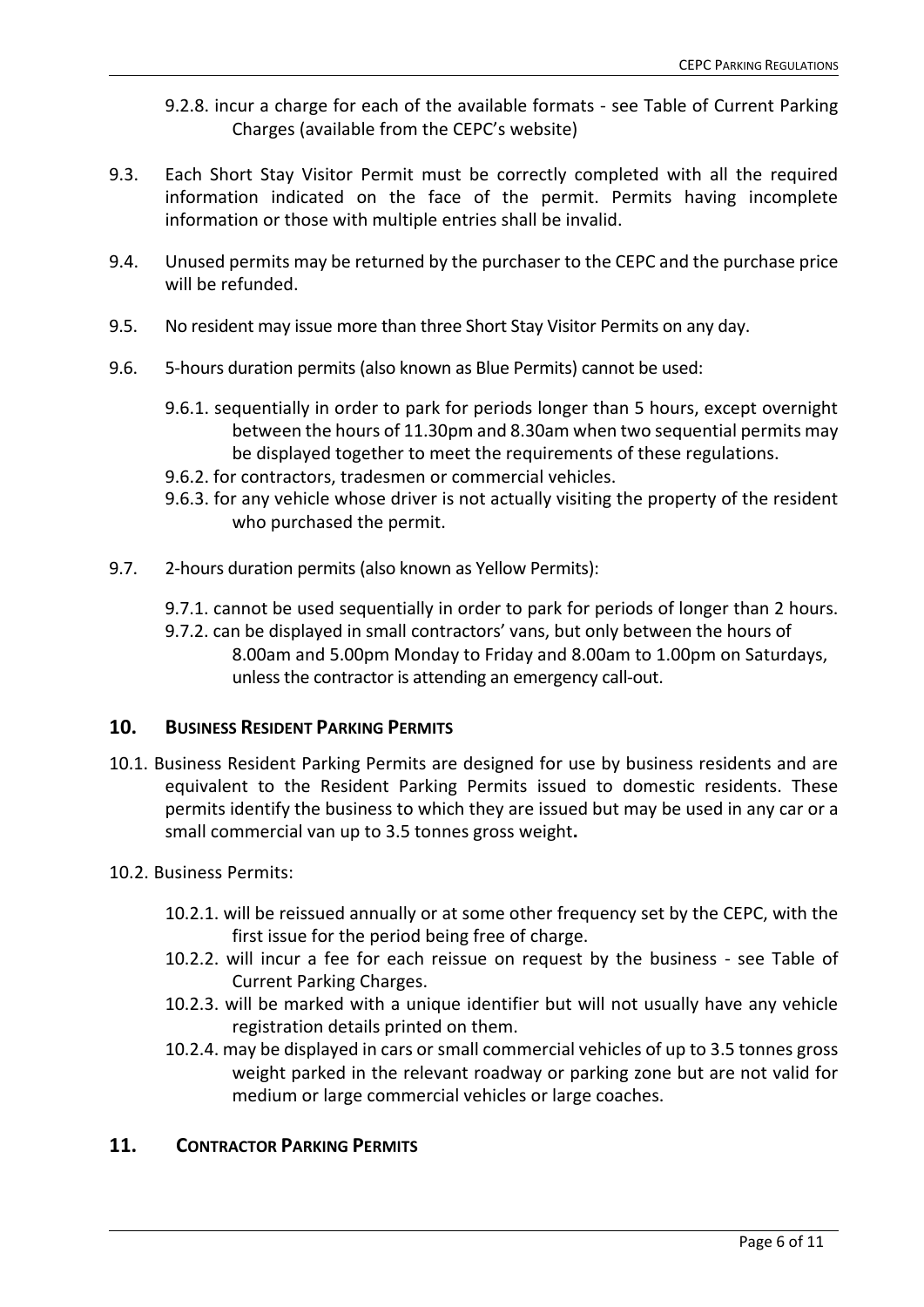- 11.1. Contractors may only work on the estate during weekdays 8.00am until 5.00pm and Saturday mornings 8.00am until 1.00pm. No work is permitted on Saturday afternoons, on Sunday or on Bank Holidays.
- 11.2. Small commercial vehicles of up to 3.5 tonnes gross weight are permitted to park when displaying a correctly completed Short Stay Visitor Permit (Yellow 2 Hour Permit) that is provided to the contractor by the estate resident whose property they are visiting. Short Stay Permits cannot be used sequentially by contractors for parking longer than two hours. No commercial vehicle may use a Blue 5 Hour Short Stay Visitor Permit.
- 11.3. All commercial vehicles above 3.5 tonnes gross weight and wishing to park for longer than 2 hours must display a Contractor Parking Permit.
- 11.4. Contractor Parking Permits may be purchased either by the contractor or the resident employing the contractor.
- 11.5. Three types of Contractor Permits are available:

| <b>Morning Permit</b>  | $\overline{\phantom{a}}$ | valid from 8.00am to 13.00pm |
|------------------------|--------------------------|------------------------------|
| Afternoon Permit       | $\overline{\phantom{a}}$ | valid from 12.00pm to 5.00pm |
| <b>Full Day Permit</b> | $\overline{\phantom{0}}$ | valid from 8.00am to 5.00pm  |

- 11.6. The CEPC may contact residents to confirm that a contractor is being employed at their address.
- 11.7. Where a resident is in normal occupation, only one Contractor Parking Permit will be issued for any given property.
- 11.8. Contractor Parking Permits are issued by the CEPC on a "first come first served" basis.

# **12. PARKING OF MOTORCYCLES**

- 12.1. The CEPC does not require a motorcycle to display a parking permit either as a resident's or visitor's vehicle, but any resident wishing to park a motorcycle regularly within the CEPC roadways must inform the CEPC about the vehicle's registration details so that the owner's address is known to the CEPC.
- 12.2. The CEPC reserves the right to specify that a motorcycle be parked in a particular place or area to minimise parking congestion within its roadways.
- 12.3. Motorcycles must only be parked on the carriageway. No motorcycle may be parked on a pavement or chained to CEPC's lampposts or other street furniture. Motorcycles that are parked in contravention of these requirements will receive a Warning Notice and may subsequently be seized by use of a wheel clamp with a requirement for a fee to be paid for removal of the clamp (see section on Enforcement).

# **13. PARKING OF BICYCLES**

13.1. Bicycles left parked on a CEPC roadway or pavement or attached to CEPC's property, railings or other street furniture are liable to receive a Warning Notice. If not removed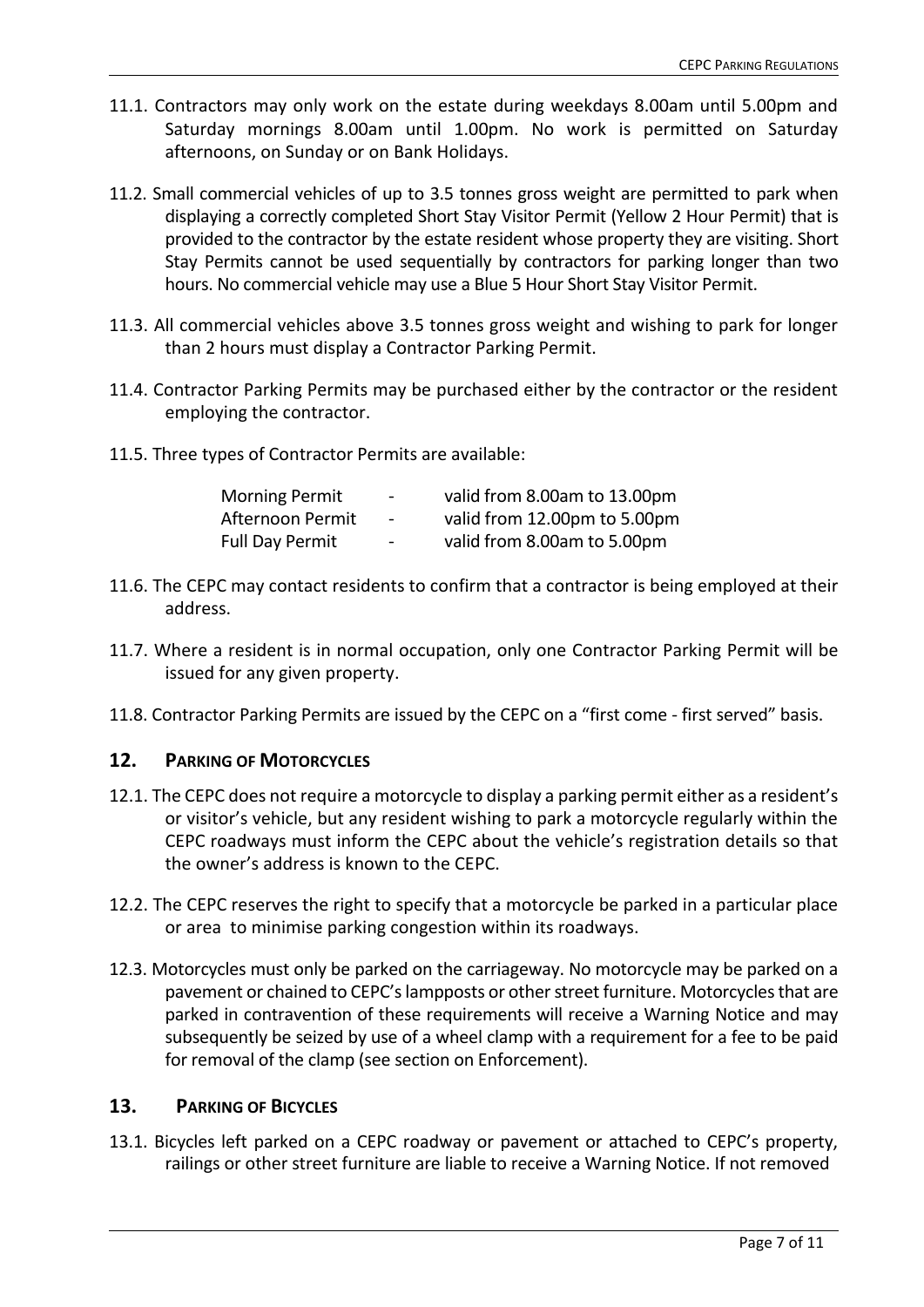within a reasonable time period (normally within 2 hours) the securing locks or chains may be cut and the bicycles seized and removed to the CEPC's premises.

- 13.2. The owners of bicycles seized by the CEPC may recover them by contacting the CEPC office during weekday working hours and arranging for their collection.
- 13.3. Bicycles that have been seized and that have not been claimed by their owner after a period of 3 months from the date of seizure will be disposed of by the CEPC.

# **14. DISABLED PARKING**

- 14.1. A resident with disabilities who requires the regular use of a vehicle may apply to the CEPC for the provision of a disabled parking space in their roadway. Any vehicle using the space must display a valid local authority Blue Badge and a valid CEPC Resident Parking Permit.
- 14.2. Any Visitor with disabilities who wishes to park on the CEPC's estate must display a valid CEPC Visitors Permit irrespective of whether or not they are also able to display a valid local authority Blue Badge.

# **15. GENERAL CONDITIONS FOR PARKING**

- 15.1. With the exception of spaces reserved for use by residents with a disability, spaces shall not be allocated or marked out by the CEPC and cannot be reserved temporarily or otherwise by others without specific authority from the CEPC.
- 15.2. The CEPC discourages the presence of commercial vehicles within the residential terraces unless they are present for specific temporary purposes. The CEPC reserves the right to refuse to issue a Resident Parking Permits to vehicles which it considers to be of a commercial nature, irrespective of whether they belong to a resident. Vehicles falling into this category will include those displaying prominent advertising, or having a size, capacity or configuration indicating that they are more appropriate for business use, e.g. vans or mini-busses.
- 15.3. The CEPC may give notice to the owner or registered keeper of a vehicle or to the person who is otherwise responsible for it while it is parked on the CEPC's estate of the requirement that the vehicle be moved or removed from the street in circumstances where:
	- 15.3.1. the CEPC's operations require it;
	- 15.3.2. the CEPC reasonably believes that the vehicle is being stored on the street without being regularly moved;
	- 15.3.3. the vehicle is believed to be abandoned or it is in a poor state of repair;
- 15.4. Where a vehicle owner wishes to leave their vehicle on the street and under a cover that prevents inspection of the permit, the vehicle owner must notify the CEPC of the vehicle details and the period during which it will be under cover and give an undertaking in writing that the appropriate permit will be left in place in the vehicle and subject to inspection by the CEPC on its reasonable request.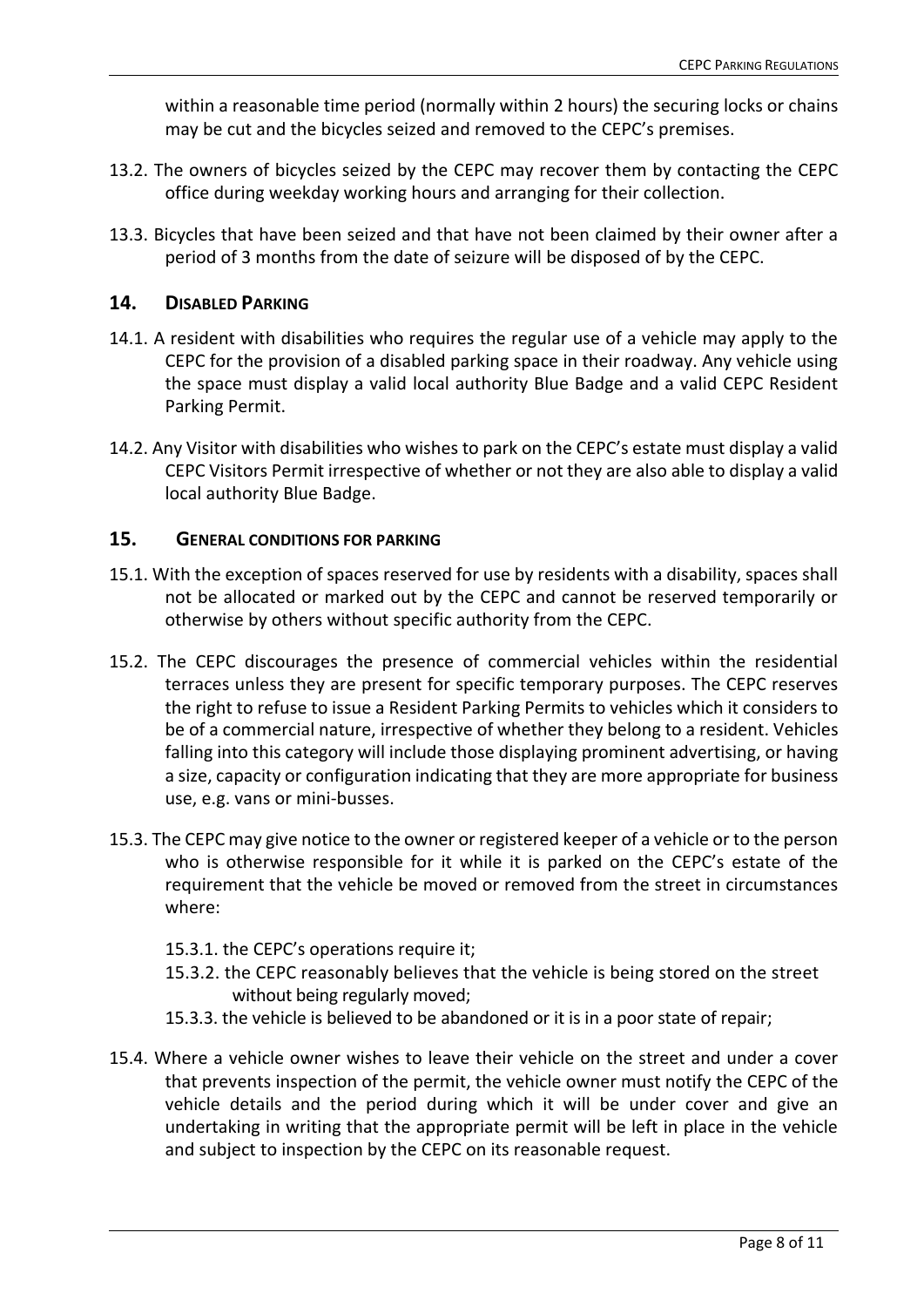- 15.5. Caravans, trailers or other items may not be parked or stored on the street, irrespective of whether they are attached to a vehicle displaying a valid permit.
- 15.6. The CEPC may temporarily suspend specific areas of parking to allow roadworks, removals or other temporary works or arrangements to take place. Advance warning of parking suspensions may also be given.
- 15.7. In most circumstances, kerbside parking should be aligned with the direction of traffic flow or should follow the usual arrangements adopted by most vehicles parking in the roadway.

# **16. THE PARKING REGULATIONS GENERALLY**

- 16.1. The CEPC's Parking Regulations do not apply to private forecourts, garages or other areas that are demised to Crown lessees and permits cannot be provided to the residents of properties fronting roadways managed by Westminster or Camden, e.g. Albany Street, Park Road, Park Crescent.
- 16.2. The Parking Regulations are independent of any lease obligations relating to parking which may have been entered into by leaseholders with the Crown Estate and the CEPC is under no legal obligation to provide or maintain specific levels of parking or parking permits for residents or others. Where factors beyond the control of the CEPC result in changes to the availability of parking space for whatever reason, e.g. where Crown land used for parking becomes demised, or where a garage is converted into habitable accommodation, the CEPC is not obliged to provide replacement parking space(s) or permits, but will seek to allocate whatever space remains on an equitable basis through the regulation of permits.
- 16.3. The CEPC shall determine whether parking may be permitted in any given roadway and in which specific parts or zones. The CEPC shall determine how many Parking Permits may be issued for the available space and the nature of such Parking Permits. In determining the parking zones and the numbers of permits it makes available, it will take into consideration the available space and any other factor(s) that it feels are relevant: such factors may commonly but not exclusively include: road safety; road width; average vehicle size; the requirement for access to garages and for emergency vehicles, etc.
- 16.4. The CEPC may sub-contract or give permission from time to time for others to issue parking permits and control day-to-day aspects of parking arrangements within specified areas of the CEPC's estate. The CEPC retains ultimate control of parking arrangements on its estate at all times and only the CEPC is authorised to carry out enforcement actions.
- 16.5. The CEPC shall determine whether or not a permit is valid and its determination shall be final. A permit that shows all the correct details on its face may still be invalid where the CEPC's records indicate that the permit has been superseded by a further permit issued at a later time.

## **17. PARKING ENFORCEMENT**

17.1. The CEPC has the statutory authority to seize vehicles that are causing an obstruction on its roadways and to take enforcement action where vehicles are parked in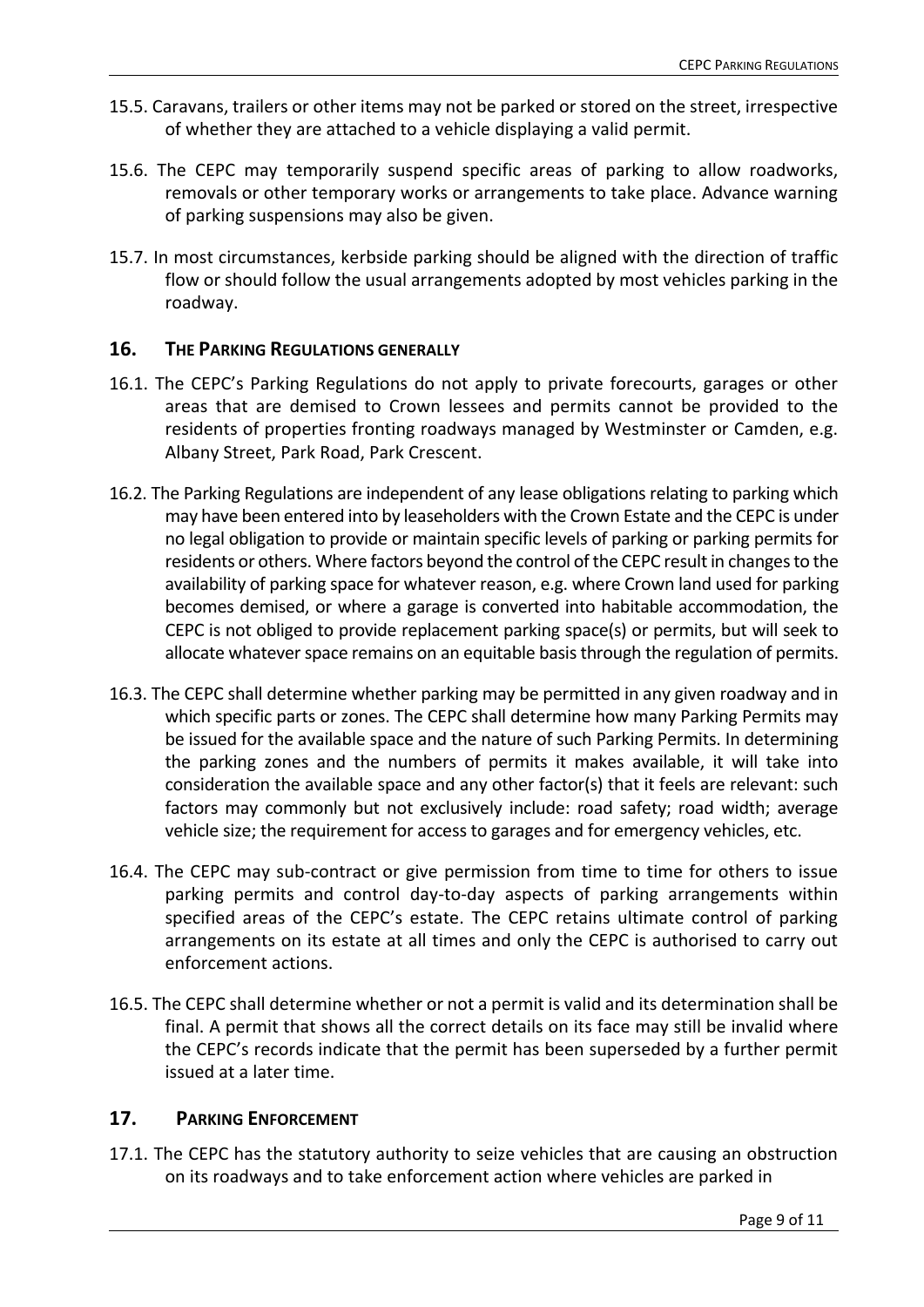contravention of its Parking Regulations. Anyone subject to an enforcement decision may appeal to the CEPC against that decision. Except in the circumstances set out in paragraph 3.4 above, the Parking Regulations will be enforced via a two-stage process.

- 17.2. A vehicle causing an obstruction or found to be in contravention of the Parking Regulations will first receive a Warning Notice indicating that it is parked in contravention of the Parking Regulations.
- 17.3. If it is found on any further occasion within a 9-month period after receiving a Warning Notice to be again in contravention of the Parking Regulations, the vehicle may be seized by the application of a wheel clamp.
- 17.4. After 15 minutes a vehicle parked without displaying a valid permit in the prescribed manner or when otherwise found to be parking in a location or manner that is in breach of the Regulations will receive a Warning Notice. With or without a permit, no vehicle of any type may be parked within a section of roadway marked with double yellow lines, or with one or more of its wheels resting on top of the pavement or the kerb stones. Vehicles found in contravention of this regulation are liable to be seized immediately by application of a wheel clamp without a requirement to have been issued previously with a Warning Notice.
- 17.5. The Warning Notice will be secured by CEPC Traffic Control officers in a prominent place on the vehicle's windscreen or driver's-side front window.
- 17.6. The Warning Notice will give details of:
	- 17.6.1. the reason why the Notice has been issued;
	- 17.6.2. the location of the vehicle and time of day when the vehicle received the Warning Notice;
	- 17.6.3. the officer who issued the Warning Notice;
	- 17.6.4. how to contact the CEPC;
- 17.7. The Warning Notice shall remain effective for a period of 9 months after which the issuing of a further warning will be required before the vehicle can be clamped.
- 17.8. A vehicle that is found to be parked in contravention of the Parking Regulations and has received a Warning Notice within the last 9 months may be seized by the application of a wheel clamp.
- 17.9. A vehicle which has received a Warning Notice and has not either been removed from the roadway or is displaying a valid permit after a period of 2 hours has elapsed may be seized by the application of a wheel clamp.
- 17.10. On being seized by application of a wheel clamp a Clamping Notice will be secured by CEPC Traffic Control officers in a prominent place on the vehicle's windscreen or driver's-side front window.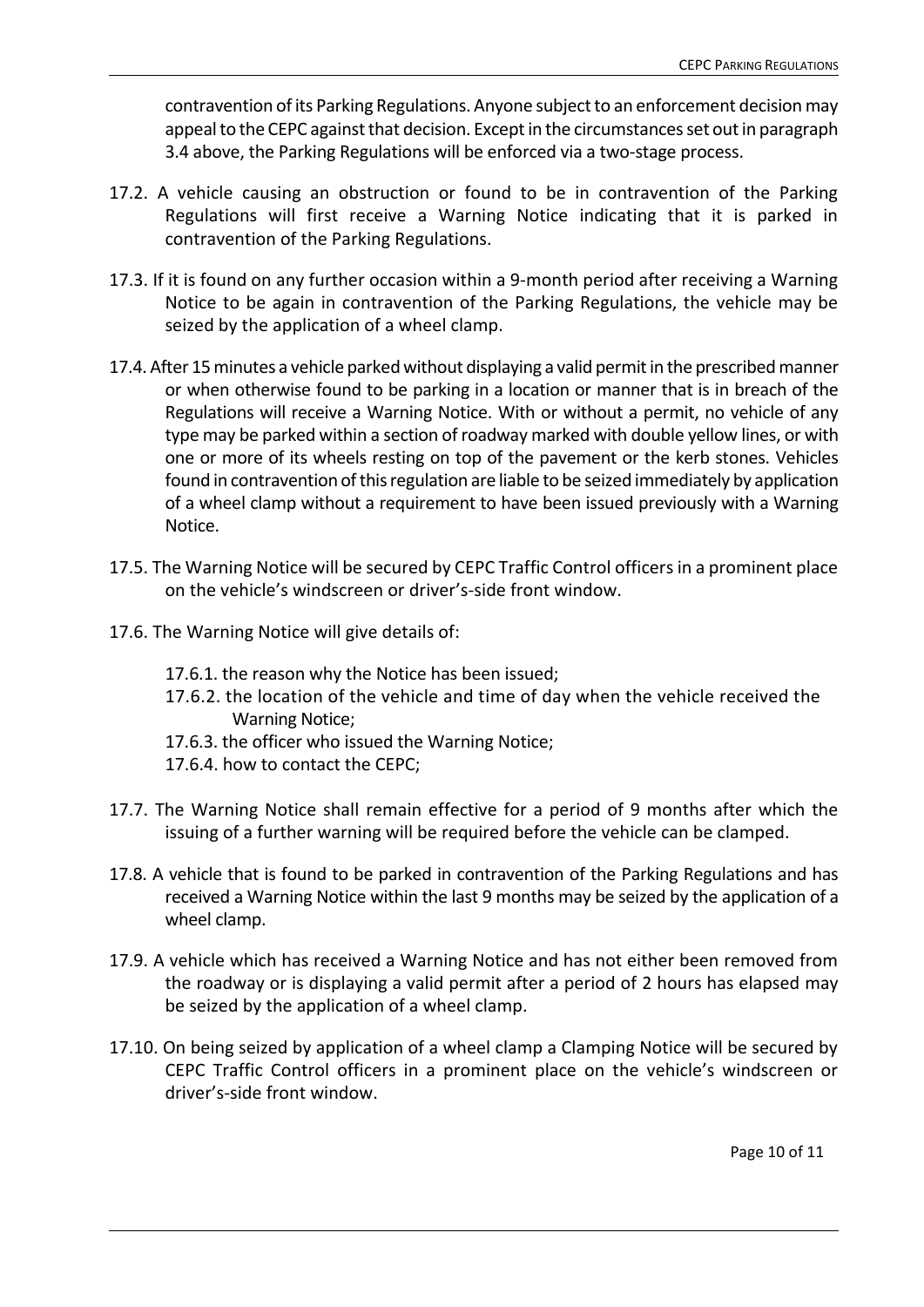- 17.11. The Clamping Notice will give details of:
	- 17.11.1. the reason why the vehicle has been clamped;
	- 17.11.2. the location of the vehicle and time of day when the vehicle was clamped;
	- 17.11.3. the officer who clamped the vehicle;
	- 17.11.4. how to contact the CEPC to obtain release of the vehicle;
- 17.12. A clamped vehicle may only be released by an authorised CEPC Traffic Control Officer acting on behalf of the CEPC..
- 17.13. Prior to being released the driver of the vehicle must arrange to pay the release fee. This payment can be made by attending the CEPC offices at 12 Park Square East during the hours 9.00am to 12.30pm or 1.30pm to 5.00pm on Monday to Friday, or by calling the CEPC Traffic Controllers on 07774938715 who can attend the location and take payment by credit or debit card. The Release Fee is set out in the Table of Current Parking Charges. (available from the CEPC's website) A receipt will be offered for all payments that are made.
- 17.14. The CEPC may make alternative arrangements to receive the payment of the release fee at its discretion but is not obliged to do so.
- 17.15. Only CEPC Traffic Control Officers are authorised to release wheel clamps. If a clamp is damaged or removed and disposed of by an unauthorised person, the matter will be reported to the police as criminal damage.

# **18. MAKING AN APPEAL AGAINST A DECISION OF THE CEPC**

- 18.1. Where a person wishes to appeal against an enforcement action taken under the Parking Regulations, such as the seizure of a vehicle by a wheel clamp, the relevant fee must first be paid and the specified release process followed prior to any appeal being made or considered.
- 18.2. The appellant shall then notify the CEPC in writing that they wish to make an appeal and must include the grounds for the appeal. The matter will then be considered by the Director who may be able to resolve the matter to the appellant's satisfaction. If not, the appellant will be offered the opportunity to attend ameeting with Commissioners in order to state their case and present evidence.
- 18.3. Commissioners will give careful consideration to the appeal and will give a written response to the appellant. Where appropriate, they will adjust the fee or offer the appellant some other appropriate form of redress.

# **19. DATE OF THE REGULATIONS TAKING EFFECT**

These Regulations were approved at a meeting of the Commissioners on 9 December 2021 and came into immediate effect. They supersede all previous versions.